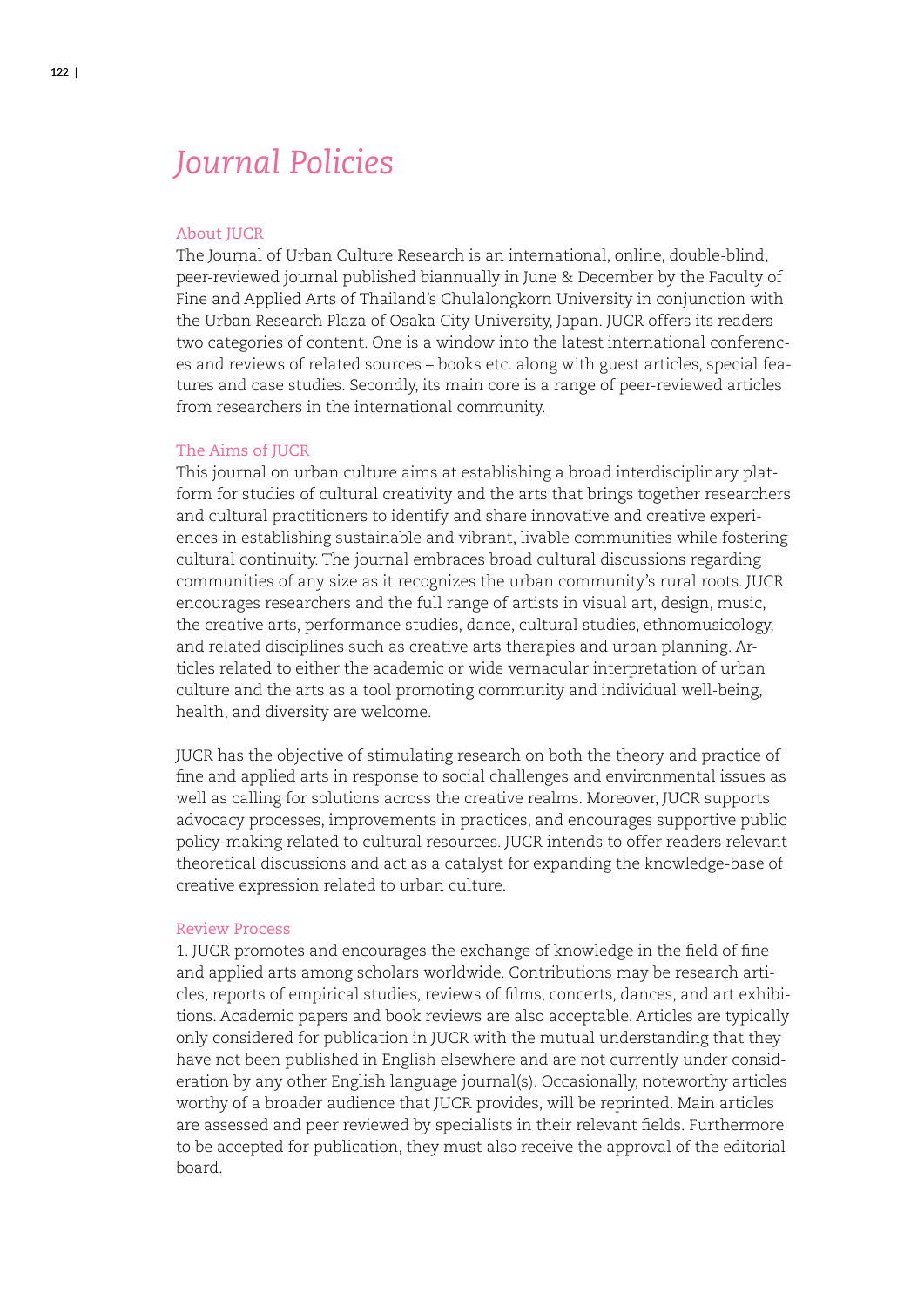2. To further encourage and be supportive of the large diverse pool of authors whose English is their second language, JUCR employs a 3-stage review process. The first is a double-blind review comprised of 2-3 international reviewers experienced with non-native English writers. This is then followed by a non-blind review. Thirdly, a participative peer review will, if needed, be conducted to support the selection process.

3. All articles published in the journal will have been fully peer-reviewed by two, and in some cases, three reviewers. Submissions that are out of the scope of the journal or are of an unacceptably low standard of presentation will not be reviewed. Submitted articles will generally be reviewed by two experts with the aim of reaching an initial decision within a two-month time frame.

4. The reviewers are identified by their solid record of publication as recommended by members of the editorial board. This is to assure the contributors of fair treatment. Nominations of potential reviewers will also be considered. Reviewers determine the quality, coherence, and relevancy of the submissions for the Editorial Board who makes a decision based on its merits. High relevancy submissions may be given greater prominence in the journal. The submissions will be categorized as follows:

- Accepted for publication as is.
- Accepted for publication with minor changes, no additional reviews necessary.
- • Potentially acceptable for publication after substantial revision and additional reviews.
- Article is rejected.
- A notice of acceptance will be sent to submitting authors in a timely manner.

5. In cases where there is disagreement between the authors and reviewers, advice will be sought from the Editorial Board. It is the policy of the JUCR to allow a maximum of three revisions of any one manuscript. In all cases, the ultimate decision lies with the Editor-in-Chief after a full board consultation.

6. JUCR's referee policy treats the contents of articles under review as privileged information and will not be disclosed to others before publication. It is expected that no one with access to articles under review will make any inappropriate use of its contents.

7. The comments of the anonymous reviewers will be forwarded to authors upon request and automatically for articles needing revision so that it can serve as a guide. Note that revisions must be completed and resubmitted within the time frame specified. Late revised works may be rejected.

8. In general, material, which has been previously copyrighted, published, or accepted for publication elsewhere will not be considered for publication in the main section of JUCR.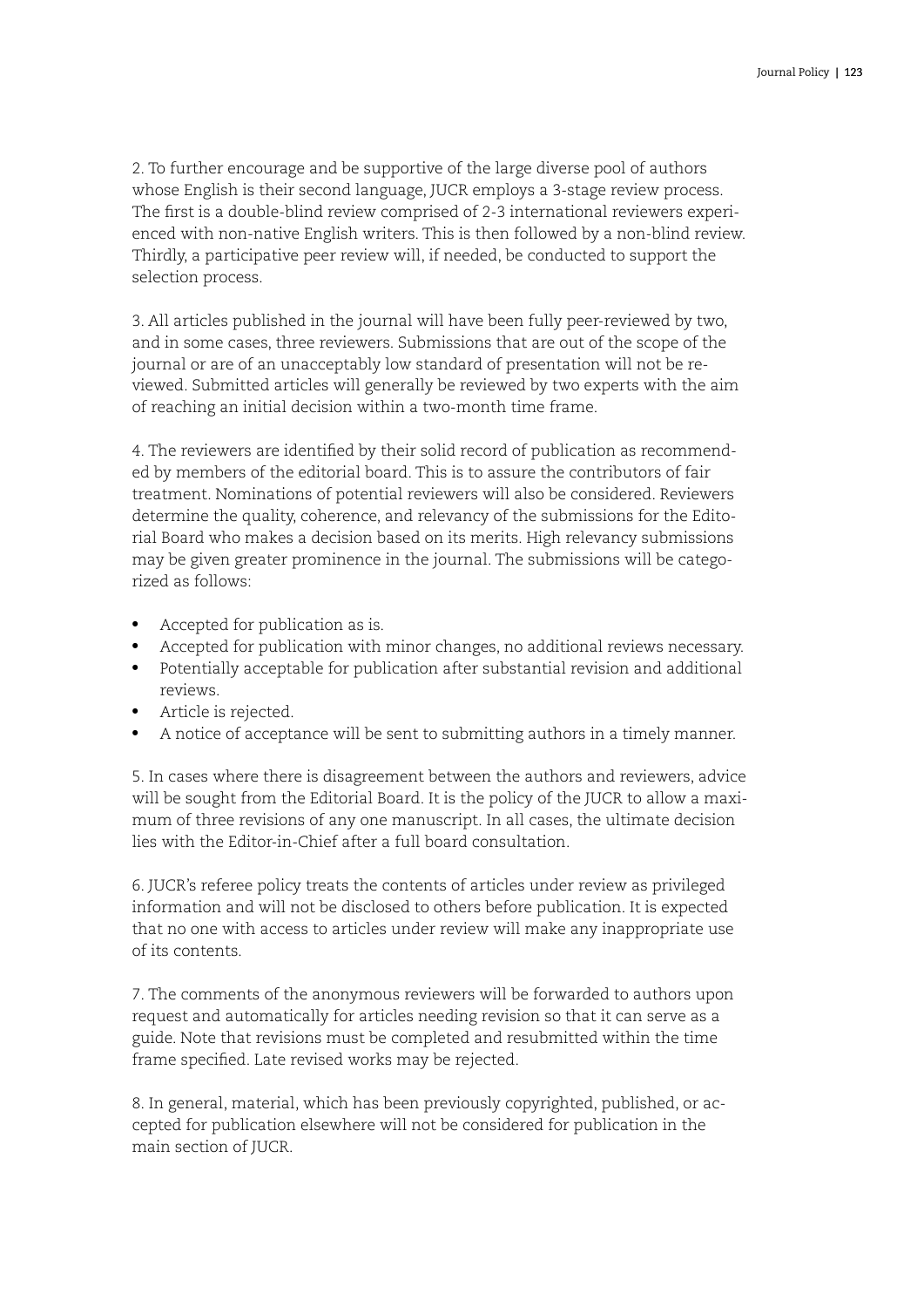9. The review process shall ensure that all authors have an equal opportunity for publication. The acceptance and scheduling of submissions for publication in the journal shall not be impeded by additional criteria or amendments to the procedures beyond those listed above.

10. The views expressed in articles published are the sole responsibility of the authors and not necessarily shared by the JUCR editors or Chulalongkorn University.

# Submission Requirements

- • Worthy contributions in the urban culture arena are welcome from researchers and practitioners at all stages in their careers. A suggested theme is announced prior to each issue.
- • Manuscripts should generally not exceed 7,000 words including the abstract and references. Tables, figures, and illustrative material are accepted only when necessary for support.
- Manuscripts need to use our template for submission. Please download from our website's submission guidelines page. Details are described in the top half of the first page with sample text following. Documents not using the template will be returned for reformatting.
- All manuscripts are required to include a title, abstract, keywords, author's byline information, an introduction and conclusion section along with a Chicago formatted reference list. Manuscripts with existing footnotes and in-text references may retain them as a resource for readers, but are not required. Footnotes are to be relocated as non-standardized endnotes listed before references.
- Manuscripts should have all images, figures, and tables numbered consecutively. Reference lists need to conform to The Chicago Manual of Style (www. chicagomanualofstyle.org) as detailed in our template. We recommend the free online formatter for standardizing ones references. See www.bibme.org.
- • Each author should send with their manuscript an abstract of 150 words or less together with a submission form providing their biographical data along with a maximum of six keywords.
- All manuscripts submitted for consideration need to be accompanied by a completed and signed Manuscript Submission form found on our website.
- Authors authorize the JUCR to publish their materials both in print and online while retaining their full individual copyright. The copyright of JUCR volumes is retained by Chulalongkorn University.
- Authors should strive for maximum clarity of expression. This point cannot be overstated. Additionally, authors need to bear in mind that the purpose of publication is the disclosure and discussion of artistic knowledge and innovations that expands the realm of human creativity and experience.

#### Contact Information

Journal of Urban Culture Research (JUCR) c/o Managing Editor Faculty of Fine and Applied Arts Chulalongkorn University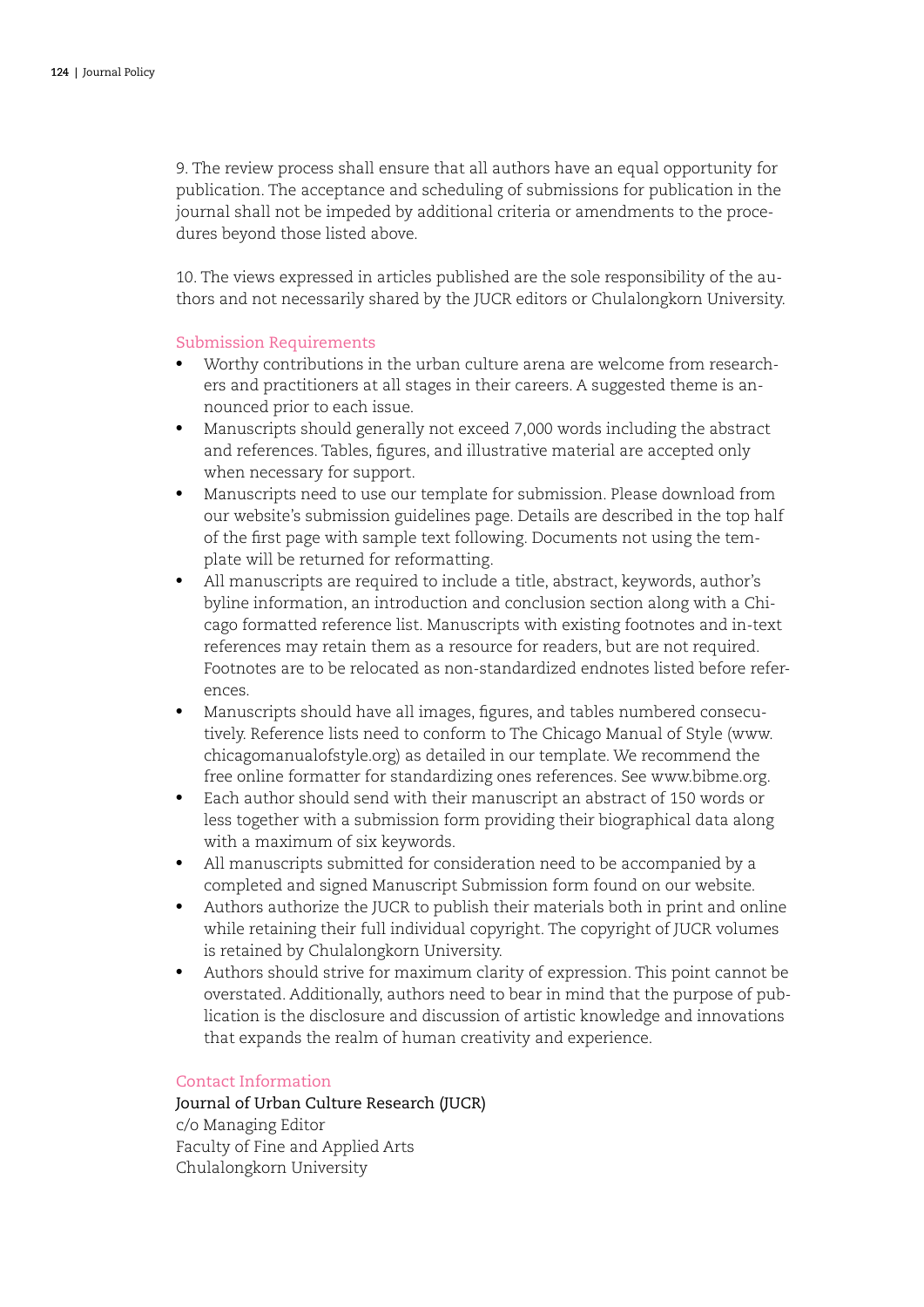Phayathai Road, Pathumwan Bangkok, Thailand 10330 Voice/Fax: 662-218-4582 Email: jucr.chula@yahoo.com Website: www.cujucr.com

# Criteria and Responsibilities for Editorial Board Membership

# Overview

The Editorial Board is comprised of members who have significant expertise and experience in their respective fields. Editorial Board Members are appointed by the Executive Director with the approval of at least 60% of the Editors and Editorial Board.

# Eligibility Criteria

The eligibility criteria for appointment shall include:

- • Demonstrated scholarly expertise and ethical leadership in an area not over represented on the existing Editorial Board.
- Published three or more papers in scholarly publications.
- Demonstrated excellence in the review process, based on independent evaluations of the Editors and Associates.
- Stated commitment to contribute to issues affecting the management of JUCR.

# Responsibilities

Members of the Editorial Board are directly accountable to the Managing Editor. Responsibilities include but are not limited to:

- Provide input on editorial needs and review manuscripts as requested.
- • Complete assigned reviews in a timely fashion. Offer mutually respectful and constructive review of manuscripts to assist in providing the highest quality of papers.
- Maintain confidentiality and objectivity with regard to manuscripts and the JUCR review process.
- Participate in the evaluation of the quality and effectiveness of JUCR so as to help sustain the highest level of excellence.
- Once appointed to the Editorial Board, members are encouraged to submit at least one paper during their tenure.

#### Nomination Process

Nominations are submitted in writing (via email or post) and addressed to the Editor in Chief or any member of the Editorial staff. Candidates/applicants must submit a CV including a statement addressing her/his interests and suitability for Board membership. JUCR assumes the general readership would be able to identify the candidate by her/his reputation for scholarship in an established line of inquiry.

When a candidate is approved by majority vote of the current JUCR board members, she/he will be invited to serve by the Editor in Chief for a specified term of three years. The Dean of Chulalongkorn University's Faculty of Fine and Applied